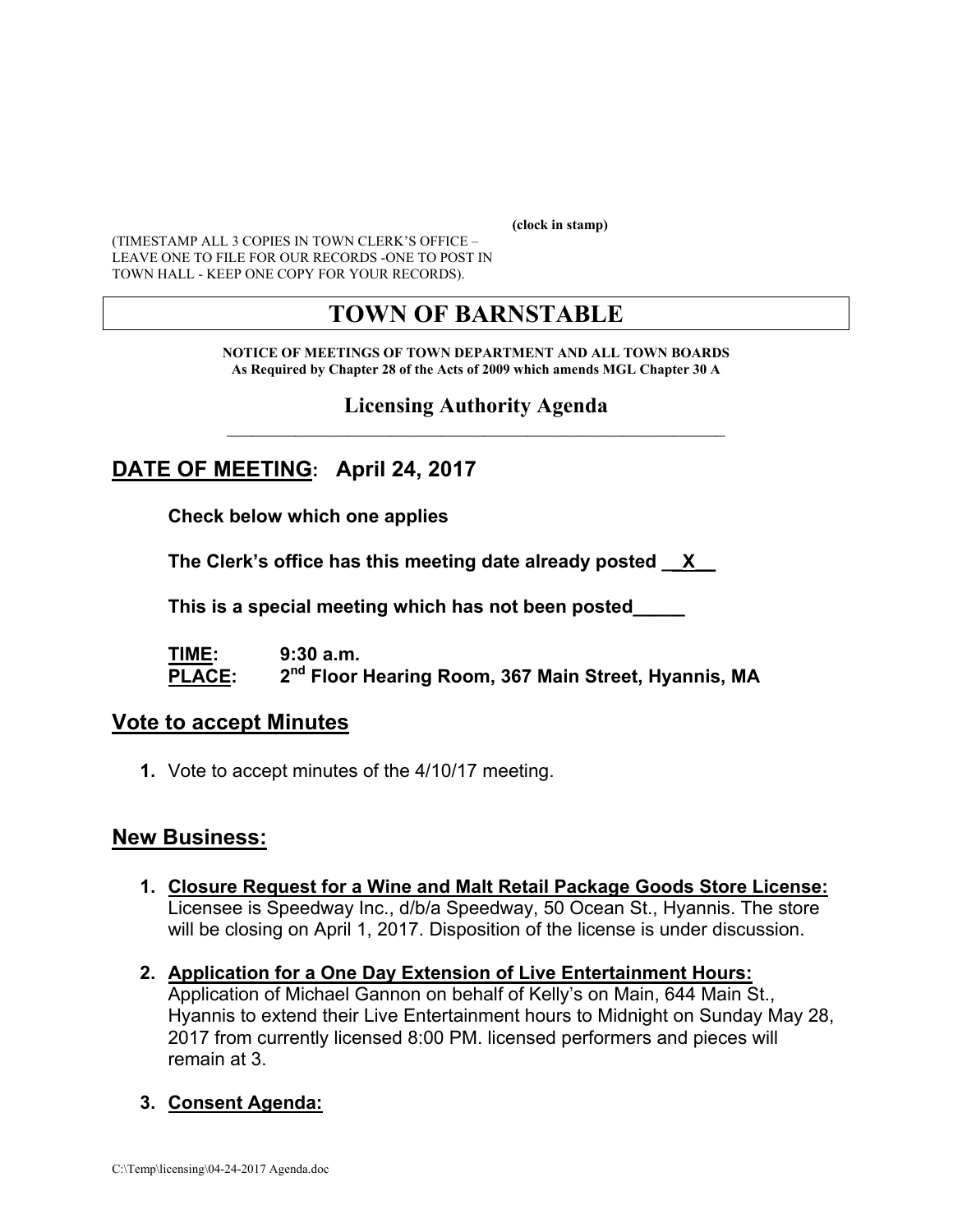### **Public Hearings:**

- **1. Application for an Amend of a Class I Auto Dealer License:** Application of 141 Stevens Street Inc. d/b/a/ Premier Mazda, 141 Stevens Street, Hyannis, for amendments to an existing Class I Auto Dealer License. Amendment is to change the corporate name from 500 Colony Place Inc. to 141 Stevens Street Inc. No other changes are requested at this time.
- **2. Application for a New Class II Auto Dealer License:** Application of Auto Cape Inc., for a new Class II Auto Dealer License at 61 Falmouth Road, Hyannis, for a maximum of 34 used vehicles to be parked outside per approval of the Building Commissioner and Fire Chief on 03/21/17. Breakdown of vehicles is as follows: 31 Display, 2 Customer, 0 Employee and 1 Handicap.
- **3. Application for Amendments on an Annual Entertainment License:** Application of Beech Tree Cantina LLC d/b/a Beech Tree Cantina, 599 Main Street, Hyannis on their Annual All Alcohol Common Victualler License, for amendments to their current Entertainment licenses. Amendments include: Add Karaoke, one Pool Table, Juke Box and Ping Pong

Table to existing licenses. Interior Live and Non-Live Entertainment hours will be 11:00 am to 12:45 am; Daily. Currently licensed from 4:00 pm to 12 am. Exterior Live and Non-Live entertainment has not changed.

**4. Application of a New Wine And Malt Common Victualler License and a new Non-Live Entertainment License:** Application of Ricciardelli Enterprises LLC d/b/a Ricciardelli's, 575 Main Street, Hyannis, Chris S. Ricciardelli manager for a new Annual Wine and Malt Common Victualler License and a non – live Entertainment License.

Premise Description: Single story restaurant consisting of two 24 +/- square foot restrooms. 56 +/- square foot cleaning room, 237 +/- square foot kitchen, 20+/ square foot storage room, approximately 1000 square foot restaurant and bar area and 308 +/- square foot outdoor patio with 48 interior and 20 exterior seats all approved by the Building Commissioner on 3-24-17.

Non- Live Entertainment includes 1 Television and recorded music. Hours of operation and entertainment are 11:00 am to 12:30 Pm, Daily.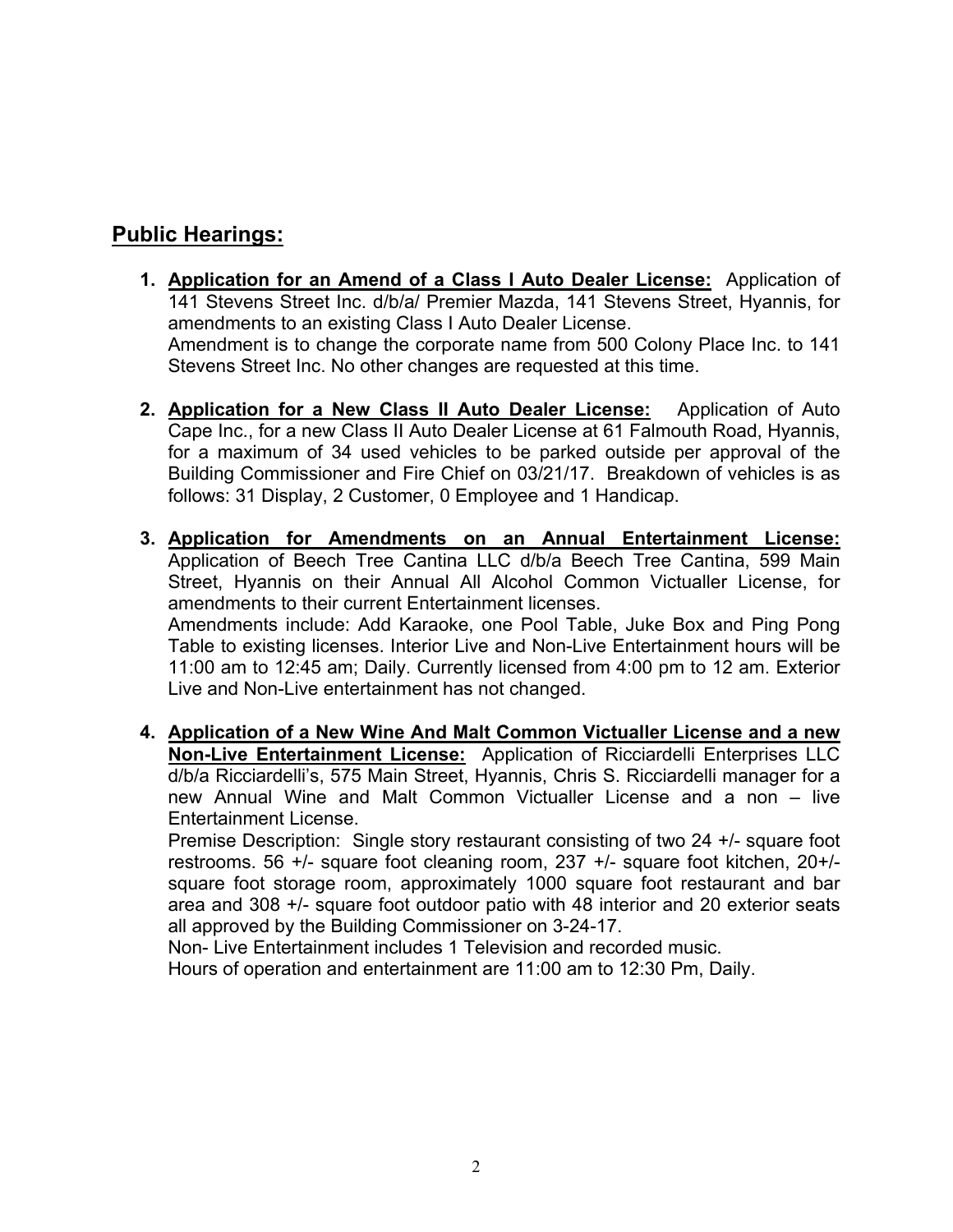### **Licensing Division Updates**

- **1. Licensing Department updates**
- **2. Police Department updates**

#### **Executive Session:**

The Licensing Authority may vote to enter into executive session pursuant to G. L. c. 30A s. 21(a)(3) to discuss strategy with respect to the following litigation if the chair declares that discussion in an open meeting may have a detrimental effect on the litigating position of the Authority.

#### **1. Review of ABCC Appeal: New England Clambake Inc. d/b/a Wimpy's, 752 Main St., Osterville, Ma. Daniele Siscoe, Manager.**

Release of Executive Session Minutes, if any (0).And any other new business to come before the Licensing Authority.

**Matters not reasonably anticipated by the Chair**

**The list of matters, are those reasonably anticipated by the president/chair, which may be discussed at the meeting. Not all items listed may in fact be discussed and other items not listed may in fact be discussed and other items not listed may also be brought up for discussion to the extent permitted by law. It is possible that if it so votes, the sub-committee may go into executive session. For your information the section of the M.G.L. that pertains to postings of meetings is as follows: Except in an emergency, in addition to any notice otherwise required by law, a public body shall post notice of every meeting at least 48 hours prior to such meeting, excluding Saturdays, Sundays and legal holidays. In an emergency, a public body shall post notice as soon as reasonably possible prior to such meeting. Notice shall be printed in a legible, easily understandable format and shall contain: the date, time and place of such meeting and a listing of topics that the chair reasonably anticipates will be discussed at the meeting. Meetings of a local public body, notice shall be filed with the municipal clerk, and posted in a manner conspicuously visible to the public at all hours in**